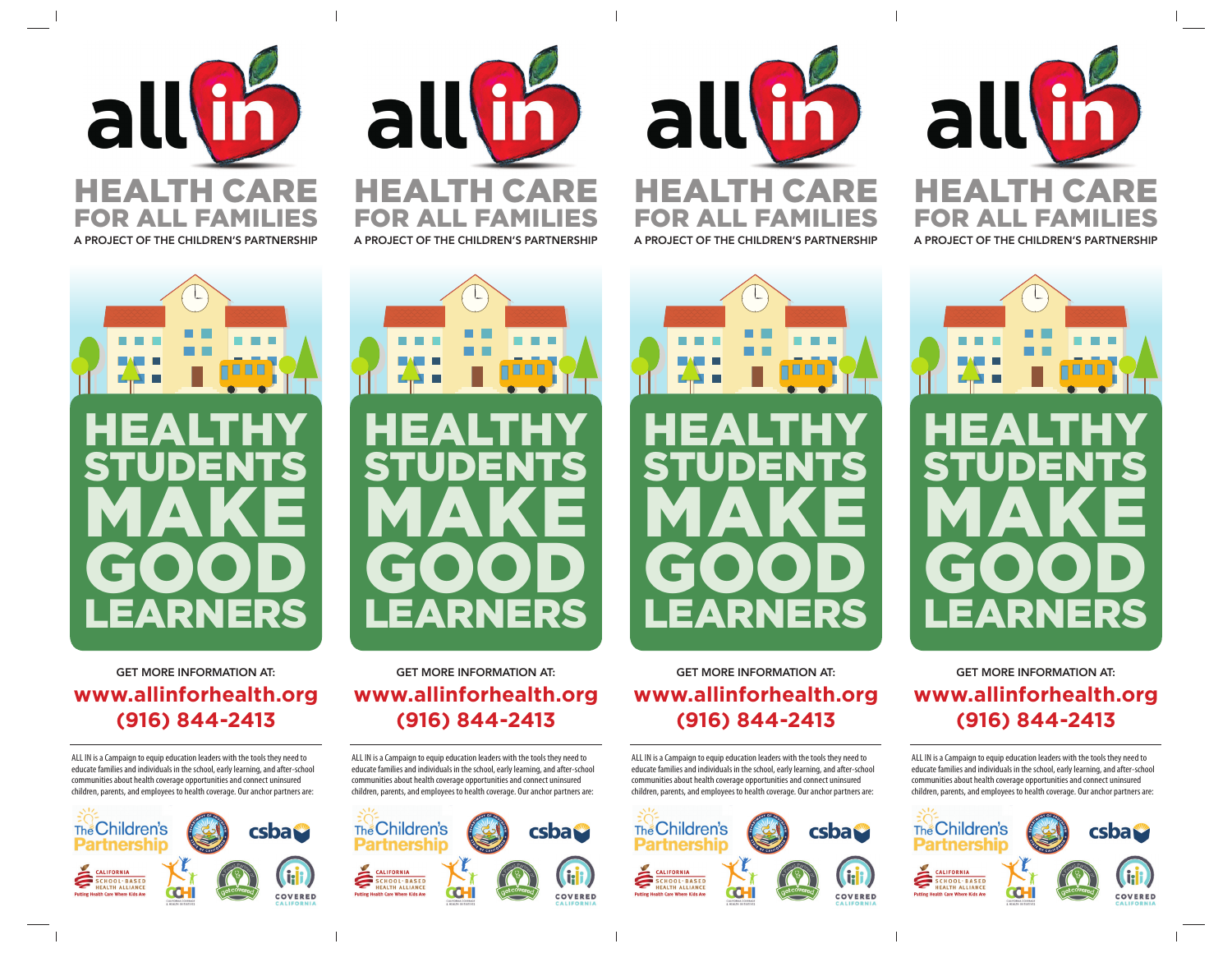



FOR ALL FAMILIES



FOR ALL FAMILIES



HEALTH CARE FOR ALL FAMILIES



## MAKE SURE YOU HAVE HEALTH COVERAGE.

- E If eligible, **enroll in Medi-Cal anytime**.
- E **If you lost your health coverage,** find out if you qualify to enroll during Covered California's Special Enrollment Period.
- E **If you don't have health coverage and don't qualify for Medi-Cal,** enroll during Covered California's open enrollment between November 15, 2014 and February 15, 2015.

## DON'T LOSE YOUR HEALTH COVERAGE.

E **RENEW Medi-Cal coverage every year.**  Look for a letter from your local county social service department requesting information. Complete and return.

E **RENEW or CHANGE your Covered California health coverage**  between October 1 and December 15, 2014. Covered California will contact you to make

For more information about Covered California and Medi-Cal enrollment, contact **1 (800) 300-1506**  OR visit **www.coveredca.com**. For Medi-Cal assistance please contact your county social service department or dial 211.

т

## MAKE SURE YOU HAVE HEALTH COVERAGE.

E If eligible, **enroll in Medi-Cal anytime**.

**If you lost your health coverage, find** out if you qualify to enroll during Covered California's Special Enrollment Period.

E **If you don't have health coverage and don't qualify for Medi-Cal,** enroll during Covered California's open enrollment between November 15, 2014 and February 15, 2015.

## DON'T LOSE YOUR HEALTH COVERAGE.

- E **RENEW Medi-Cal coverage every year.**  Look for a letter from your local county social service department requesting information. Complete and return.
- E **RENEW or CHANGE your Covered California health coverage**  between October 1 and December 15, 2014. Covered California will contact you to make sure you keep coverage.

For more information about Covered California and Medi-Cal enrollment, contact **1 (800) 300-1506**  OR visit **www.coveredca.com**. For Medi-Cal assistance please contact your county social service department or dial 211.

MAKE SURE YOU HAVE HEALTH COVERAGE.

E If eligible, **enroll in Medi-Cal anytime**.

L YEAR.

2O14-2O15

- **If you lost your health coverage, find** out if you qualify to enroll during Covered California's Special Enrollment Period.
- E **If you don't have health coverage and don't qualify for Medi-Cal,** enroll during Covered California's open enrollment between November 15, 2014 and February 15, 2015.

# DON'T LOSE YOUR HEALTH COVERAGE.

- E **RENEW Medi-Cal coverage every year.**  Look for a letter from your local county social service department requesting information. Complete and return.
- E **RENEW or CHANGE your Covered California health coverage**

between October 1 and December 15, 2014. Covered California will contact you to make sure you keep coverage.

For more information about Covered California and Medi-Cal enrollment, contact **1 (800) 300-1506**  OR visit **www.coveredca.com**. For Medi-Cal assistance please contact your county social service department or dial 211.

т

**www.allinforhealth.org www.allinforhealth.org www.allinforhealth.org www.allinforhealth.org**

т

sure you keep coverage.

ALL YEAR 2O14-2O15

- 
- E **If you lost your health coverage,** find out if you qualify to enroll during Covered California's Special Enrollment Period.

MAKE SURE YOU HAVE HEALTH COVERAGE. E If eligible, **enroll in Medi-Cal anytime**.

L YEAR.

2O14-2O15

E **If you don't have health coverage and don't qualify for Medi-Cal,** enroll during Covered California's open enrollment between November 15, 2014 and February 15, 2015.

# DON'T LOSE YOUR HEALTH COVERAGE.

- E **RENEW Medi-Cal coverage every year.**  Look for a letter from your local county social service department requesting information. Complete and return.
- E **RENEW or CHANGE your Covered California health coverage**  between October 1 and December 15, 2014. Covered California will contact you to make sure you keep coverage.

For more information about Covered California and Medi-Cal enrollment, contact **1 (800) 300-1506**  OR visit **www.coveredca.com**. For Medi-Cal assistance please contact your county social service department or dial 211.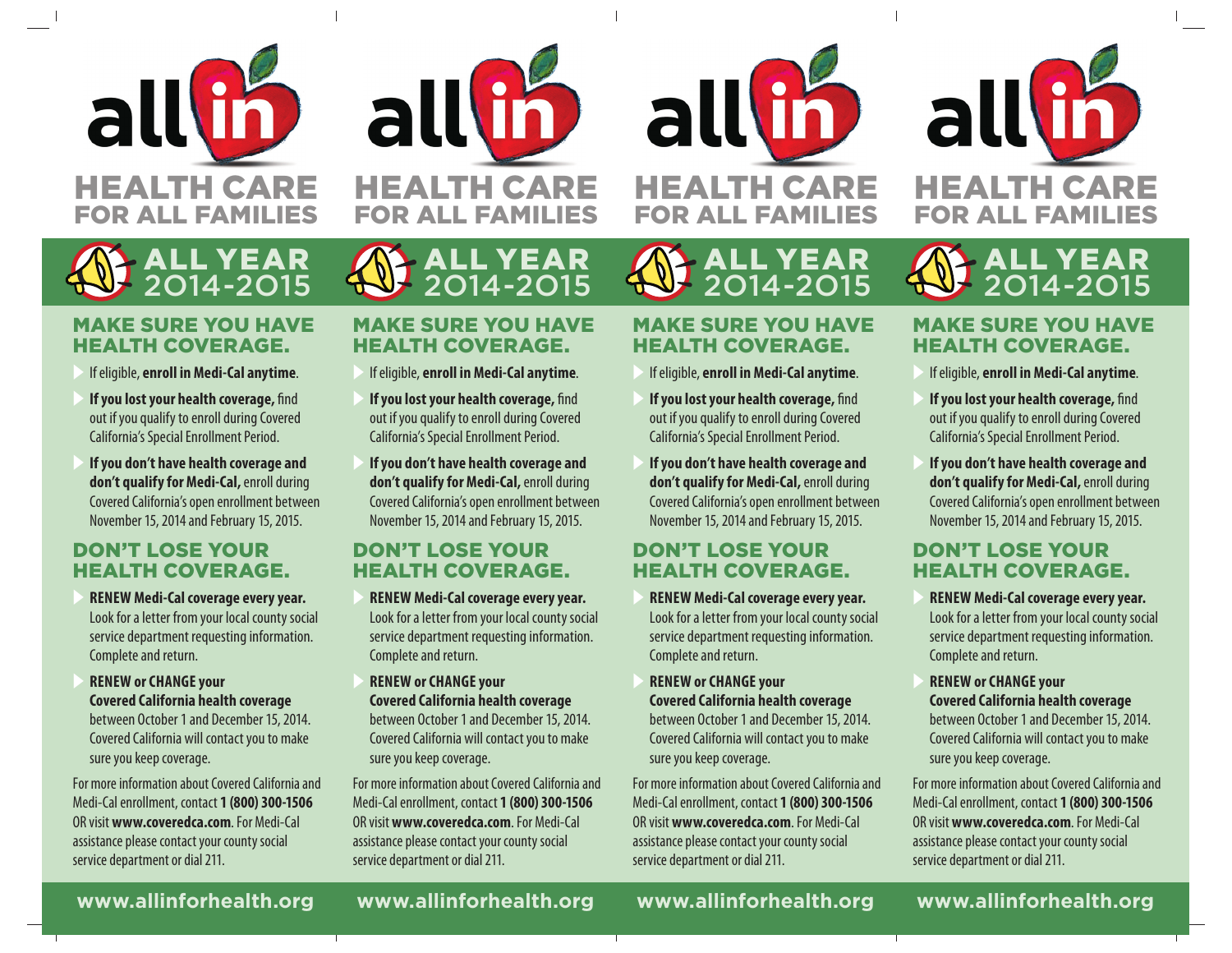

UN PROYECTO DE "THE CHILDREN'S PARTNERSHIP" Asegúrate, para el bienestar de tu familia



UN PROYECTO DE "THE CHILDREN'S PARTNERSHIP" Asegúrate, para el bienestar de tu familia



UN PROYECTO DE "THE CHILDREN'S PARTNERSHIP" Asegúrate, para el bienestar de tu familia



UN PROYECTO DE "THE CHILDREN'S PARTNERSHIP" Asegúrate, para el bienestar de tu familia



## PARA MÁS INFORMACIÓN: **www.allinforhealth.org (916) 844-2413**

ALL IN es una Campaña para equipar a líderes de la educación con las herramientas que necesitan para educar a las familias e individuos en comunidades que incluyen las escuelas, aprendizaje infantil, y programas extracurriculares acerca de las oportunidades de cobertura de salud y conectar a niños, padres y empleados sin seguro médico a cobertura de salud. Nuestros socios incluyen:







ALL IN es una Campaña para equipar a líderes de la educación con las herramientas que necesitan para educar a las familias e individuos en comunidades que incluyen las escuelas, aprendizaje infantil, y programas extracurriculares acerca de las oportunidades de cobertura de salud y conectar a niños, padres y empleados sin seguro médico a cobertura de salud. Nuestros socios incluyen:





PARA MÁS INFORMACIÓN: **www.allinforhealth.org (916) 844-2413**

ALL IN es una Campaña para equipar a líderes de la educación con las herramientas que necesitan para educar a las familias e individuos en comunidades que incluyen las escuelas, aprendizaje infantil, y programas extracurriculares acerca de las oportunidades de cobertura de salud y conectar a niños, padres y empleados sin seguro médico a cobertura de salud. Nuestros socios incluyen:





PARA MÁS INFORMACIÓN: **www.allinforhealth.org (916) 844-2413**

ALL IN es una Campaña para equipar a líderes de la educación con las herramientas que necesitan para educar a las familias e individuos en comunidades que incluyen las escuelas, aprendizaje infantil, y programas extracurriculares acerca de las oportunidades de cobertura de salud y conectar a niños, padres y empleados sin seguro médico a cobertura de salud. Nuestros socios incluyen: